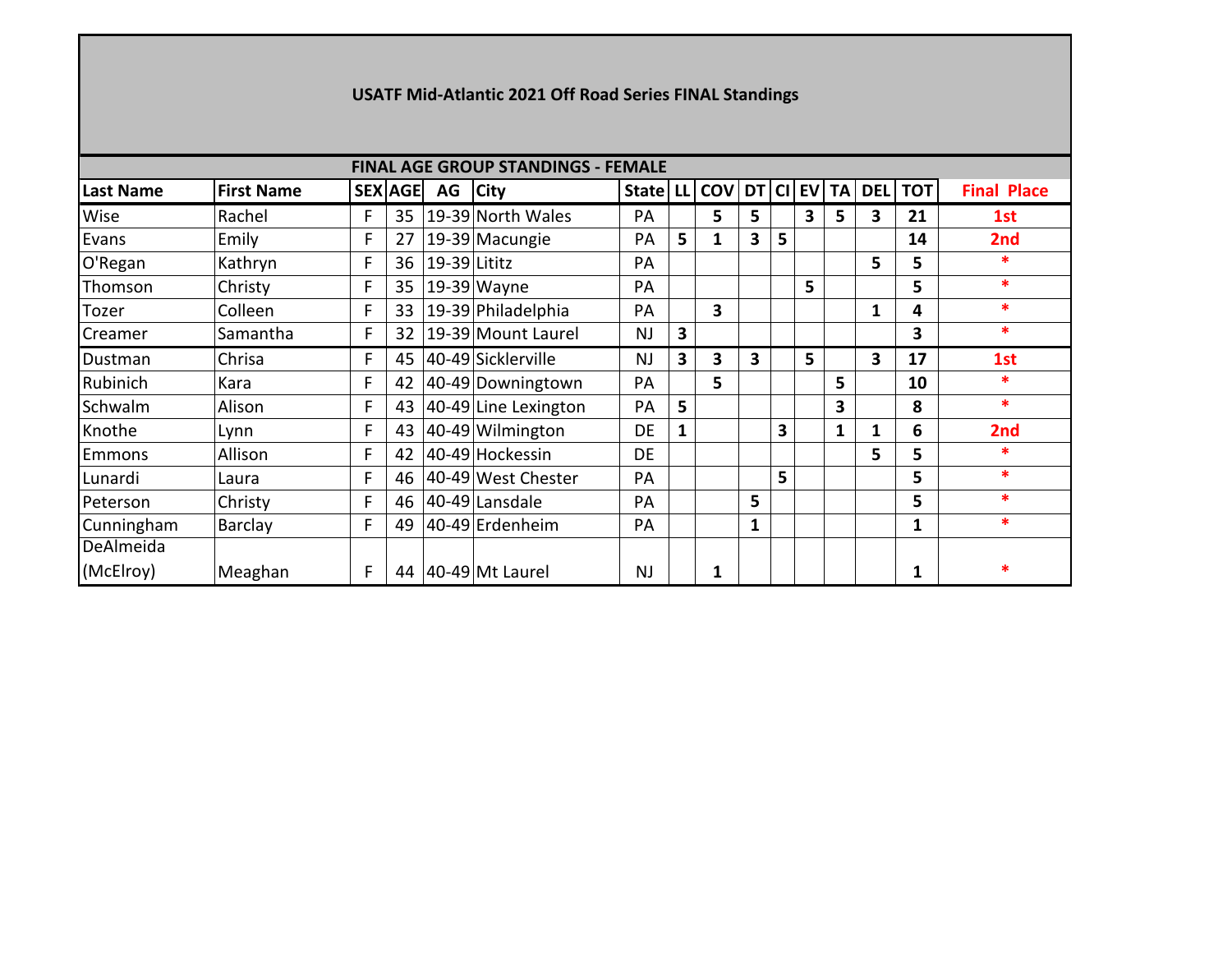| Gorka             | Barbara  | F | 58 |            | 50-59 Philadelphia   | <b>PA</b> | 3            | 3 | $5\phantom{1}$ | 3            |              | $\mathbf{1}$ | 5 | 20 | 1st    |
|-------------------|----------|---|----|------------|----------------------|-----------|--------------|---|----------------|--------------|--------------|--------------|---|----|--------|
| Jasper            | Lorraine |   | 59 |            | 50-59 Birchrunville  | PA        |              | 5 |                | 5            |              | 5            |   | 15 | 2nd    |
| <b>Summers</b>    | Jan      | F | 60 |            | 50-59 Mullica Hill   | <b>NJ</b> |              |   |                | $\mathbf{1}$ | 5            | $\mathbf{3}$ | 1 | 10 | 3rd    |
| Doran-Briggs      | Maretta  |   | 57 |            | 50-59 Marlton        | NJ        |              |   | 3              |              | 3            |              | 3 | 9  |        |
| Blithe (Dischler) | Amy      | F | 50 |            | 50-59 Wilmington     | <b>DE</b> | 5            |   |                |              |              |              |   | 5  |        |
| Harvey            | Michelle | F | 55 | 50-59 Atco |                      | <b>NJ</b> |              |   | $\mathbf{1}$   |              |              |              |   | 1  |        |
| Kelnock           | Linda    | F | 54 |            | 50-59 West Chester   | PA        |              |   |                |              | $\mathbf{1}$ |              |   | 1  |        |
| McFarland         | Mary Pat | E | 57 |            | 50-59 Merion Station | PA        |              | 1 |                |              |              |              |   | 1  |        |
| Regan             | Cecelia  | F | 50 |            | 50-59 Glenside       | PA        | $\mathbf{1}$ |   |                |              |              |              |   | 1  |        |
| Gurka             | Mary Ann | F | 68 | $60+$      | Berlin               | <b>NJ</b> | 5            |   | 5              | 3            | 5            |              | 5 | 23 | 1st    |
| Rubinoff          | Andrea   |   | 66 | $60+$      | Bear                 | DE        | 3            | 3 |                |              |              | 5            |   | 11 | 2nd    |
| <b>Bellaire</b>   | Cheryl   | F | 62 | $60+$      | Wayne                | PA        |              |   |                | 5            |              |              |   | 5  | $\ast$ |
| Stoeckl           | Bonnie   | F | 65 | $60+$      | Pequea               | PA        |              | 5 |                |              |              |              |   | 5  | $\ast$ |
| Giampietro        | Carol    | F | 63 | $60+$      | <b>Garnet Valley</b> | PA        |              |   |                |              |              | 3            | 1 | 4  | $\ast$ |
| Bentz             | Isabel   | F | 70 | $60+$      | Lancaster            | PA        |              |   | 3              |              |              |              |   | 3  | $\ast$ |
| DeHaven           | Deborah  | F | 63 | $60+$      | Stevens              | PA        |              |   |                |              |              |              | 3 | 3  | $\ast$ |
| Hill              | Shelley  | F | 66 | $60+$      | <b>West Deptford</b> | <b>NJ</b> |              |   |                |              | 3            |              |   | 3  | $\ast$ |
| Siegel            | Lauren   |   | 61 | $60+$      | <b>Elkins Park</b>   | PA        | $\mathbf{1}$ |   |                | $\mathbf{1}$ |              |              |   | 2  | 3rd    |
| Lizzio            | Jean     | F | 69 | $60+$      | Berlin               | <b>NJ</b> |              |   |                |              |              | $\mathbf{1}$ |   | 1  |        |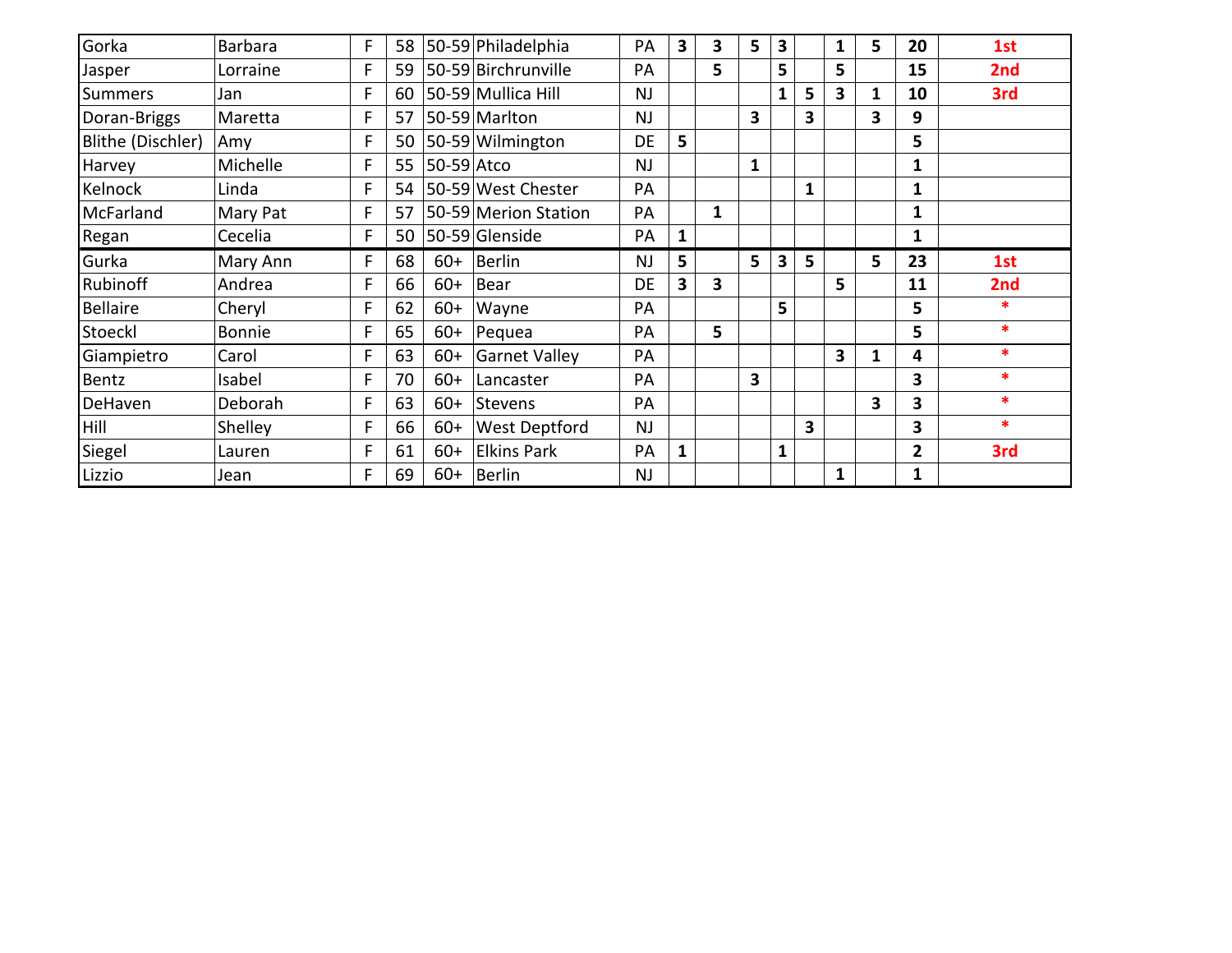|                  |                   |   |                |    | <b>FINAL AGE GROUP STANDINGS - MALE</b> |           |    |              |              |   |           |              |        |                |                    |
|------------------|-------------------|---|----------------|----|-----------------------------------------|-----------|----|--------------|--------------|---|-----------|--------------|--------|----------------|--------------------|
| <b>Last Name</b> | <b>First Name</b> |   | <b>SEX AGE</b> | AG | <b>City</b>                             | State     | LL | COV DT CI    |              |   | <b>EV</b> |              | TA DEL | $ $ TOT $ $    | <b>Final Place</b> |
| Waniak           | Stephen           | M | 34             |    | 19-39 Mount Laurel                      | <b>NJ</b> | 1  |              |              | 5 | 5         |              | 3      | 14             | 1st                |
| Weida            | Peter             | M | 28             |    | 19-39 Lancaster                         | PA        | 5  | 5            |              |   |           | 3            |        | 13             | 2nd                |
| Gibson           | Gavin             | M | 24             |    | 19-39 Newark                            | <b>DE</b> |    |              |              |   |           |              | 5      | 5              | *                  |
| Nigro            | Luke              | M | 27             |    | 19-39 Newark                            | <b>DE</b> |    |              |              |   |           | 5            |        | 5              | $\ast$             |
| Steele           | William           | M | 29             |    | 19-39 Elkton                            | <b>MD</b> | 3  |              |              |   |           |              |        | 3              | $\ast$             |
| Vasko            | Jack              | M | 39             |    | 19-39 Wallingford                       | PA        |    |              |              |   |           | 1            |        | $\mathbf{1}$   | $\ast$             |
| Templin          | Steve             | M | 48             |    | $40-49$ Muncy                           | PA        |    |              | 5            | 5 | 5         | 5            | 3      | 23             | 1st                |
| Schultz          | <b>Derek</b>      | M | 43             |    | 40-49 Pottstown                         | PA        |    |              |              | 3 | 3         | 3            |        | 9              | 2nd                |
| DiGennaro        | Mike              | M | 43             |    | 40-49 Wilmington                        | <b>DE</b> |    |              |              |   |           |              | 5      | 5              | *                  |
| Horton           | William           | M | 42             |    | 40-49 Gloucester City                   | <b>NJ</b> | 5  |              |              |   |           |              |        | 5              | $\ast$             |
| Rodriguez        | Gabriel           | M | 43             |    | 40-49 Seven Valleys                     | PA        |    | 5            |              |   |           |              |        | 5              | $\ast$             |
| Polakoff         | Craig             | M | 42             |    | 40-49 Philadelphia                      | PA        |    | $\mathbf{1}$ | 3            |   |           |              |        | 4              | $\ast$             |
| Bouchard         | Clayton           | M | 47             |    | 40-49 Lykens                            | PA        |    | 3            |              |   |           |              |        | 3              | $\ast$             |
| Miles            | Jeff              | M | 48             |    | 40-49 East Greenville                   | PA        |    |              |              | 1 |           | $\mathbf{1}$ |        | $\overline{2}$ | $\ast$             |
| Foster           | Kurt              | M | 43             |    | $40-49$ Berlin                          | <b>NJ</b> |    |              | $\mathbf{1}$ |   |           |              |        | 1              | $\ast$             |
| Meyer            | Chris             | M | 45             |    | 40-49 Nottingham                        | PA        |    |              |              |   | 1         |              |        | 1              | $\ast$             |
| Harte            | Tim               | M | 52             |    | 50-59 Coatesville                       | PA        | 5  | 5            |              |   |           |              | 5      | 15             | 1st                |
| Pino             | Justin            | M | 53             |    | 50-59 Pitman                            | NJ        |    |              | 5            |   | 3         | 5            |        | 13             | 2nd                |
| Flanagan         | Michael           | M | 53             |    | 50-59 Newtown Square                    | PA        |    |              |              | 5 | 5         |              |        | 10             | 3rd                |
| Armstrong        | Scott             | M | 58             |    | 50-59 Pottstown                         | PA        |    |              | 3            |   |           | 3            |        | 6              |                    |
| Mazo             | Daniel            | M | 57             |    | 50-59 Bala Cynwyd                       | PA        | 3  | 3            |              |   |           |              |        | 6              |                    |
| Hatch            | Stanley           | M | 59             |    | 50-59 Flourtown                         | PA        | 1  |              | $\mathbf{1}$ |   |           | 1            | 1      | 4              |                    |
| Wiechecki        | David             | M | 59             |    | 50-59 Wilmington                        | <b>DE</b> |    |              |              |   |           |              | 3      | 3              |                    |
| <b>Boben</b>     | Bill              | M | 57             |    | 50-59 Lancaster                         | PA        |    | $\mathbf{1}$ |              |   |           |              |        | $\mathbf{1}$   |                    |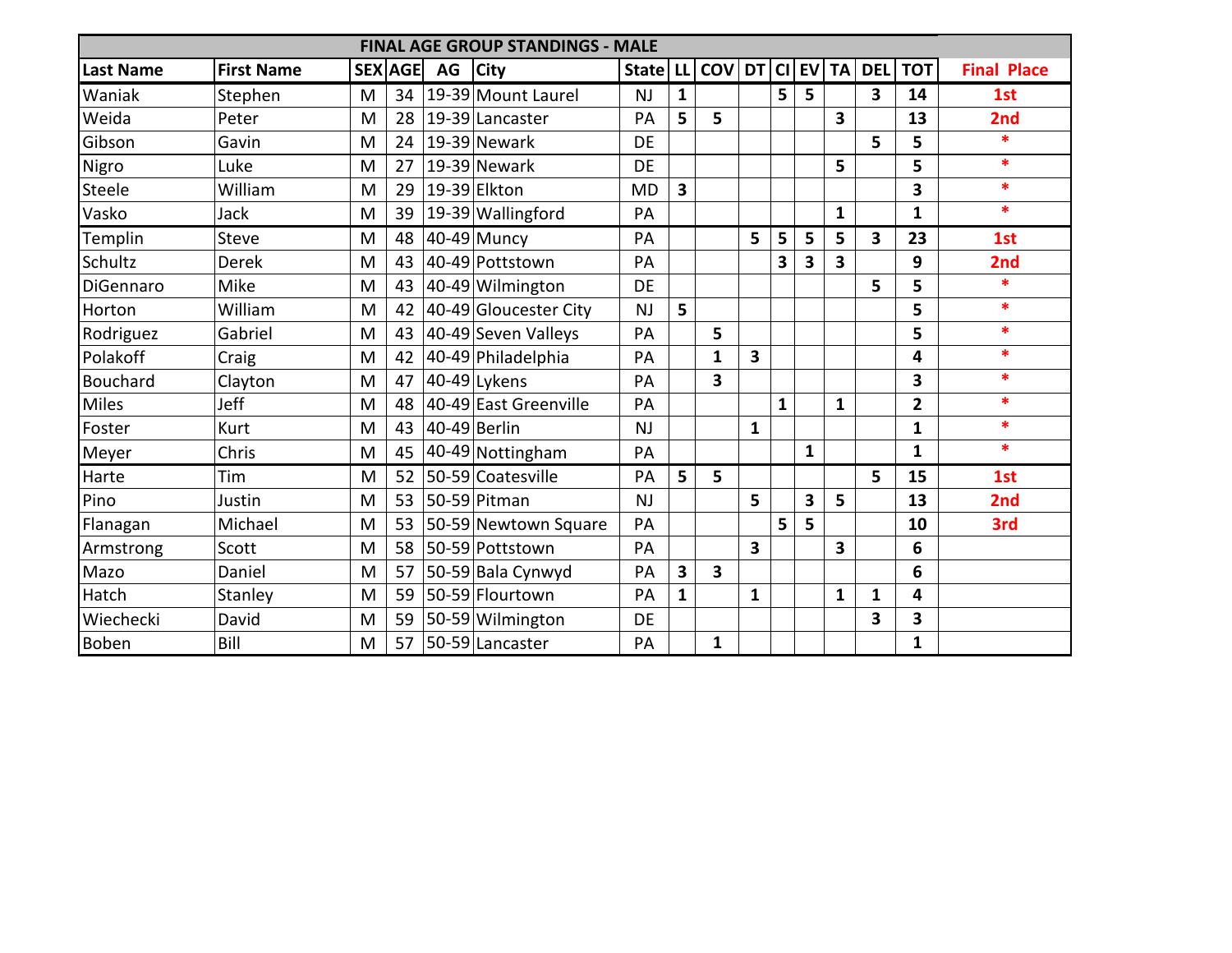| Simonetti      | <b>Nick</b>                                                            | M | 63 | $60+$ | Perkasie      | PA        |   |   | 5 | 5 | 5 |   |   | 15             | 1st    |
|----------------|------------------------------------------------------------------------|---|----|-------|---------------|-----------|---|---|---|---|---|---|---|----------------|--------|
| <b>Dykes</b>   | Gene                                                                   | M | 72 | $60+$ | Bala Cynwyd   | PA        | 5 | 5 |   |   |   |   |   | 10             | $\ast$ |
| Stenzel        | Robert                                                                 | M | 65 | $60+$ | Cherry Hill   | <b>NJ</b> |   |   |   |   | 3 | 5 |   | 8              | 2nd    |
| Reynolds       | Robert                                                                 | M | 63 | $60+$ | Wyndmoor      | PA        | 3 | 3 |   |   |   |   |   | 6              | *      |
| Pellechio      | Thomas                                                                 | M | 66 | $60+$ | Doylestown    | PA        |   |   | 1 |   |   | 3 |   | 5              | 3rd    |
| <b>Shields</b> | Charles                                                                | M | 62 | $60+$ | Abington      | PA        |   |   |   |   |   |   | 5 | 5              | *      |
| Weber          | <b>Bruce</b>                                                           | M | 60 | $60+$ | Wilmington    | DE        |   |   |   |   |   |   | 3 | 3              |        |
| Jennings       | Thomas                                                                 | M | 77 | $60+$ | Ft Washington | PA        |   |   |   | 3 |   |   |   | 3              |        |
| Rose           | William                                                                | M | 62 | $60+$ | Hockessin     | <b>DE</b> |   |   | 3 |   |   |   |   | 3              |        |
| Cauller        | Gregory                                                                | M | 61 | $60+$ | York          | PA        | 1 | 1 |   |   |   |   |   | $\overline{2}$ |        |
| Frazza         | Mark                                                                   | M | 72 | $60+$ | Philadelphia  | PA        |   |   |   |   |   |   |   |                |        |
| Mason          | Robert                                                                 | M | 66 | $60+$ | Wilmington    | DE        |   |   |   |   |   |   | 1 |                |        |
| <b>Sacks</b>   | Frederick                                                              | M | 68 | $60+$ | Cherry Hill   | <b>NJ</b> |   |   |   |   |   | 1 |   |                |        |
|                |                                                                        |   |    |       |               |           |   |   |   |   |   |   |   |                |        |
|                | * Not eligible for an award - Did not compete in a minimum of 3 races. |   |    |       |               |           |   |   |   |   |   |   |   |                |        |